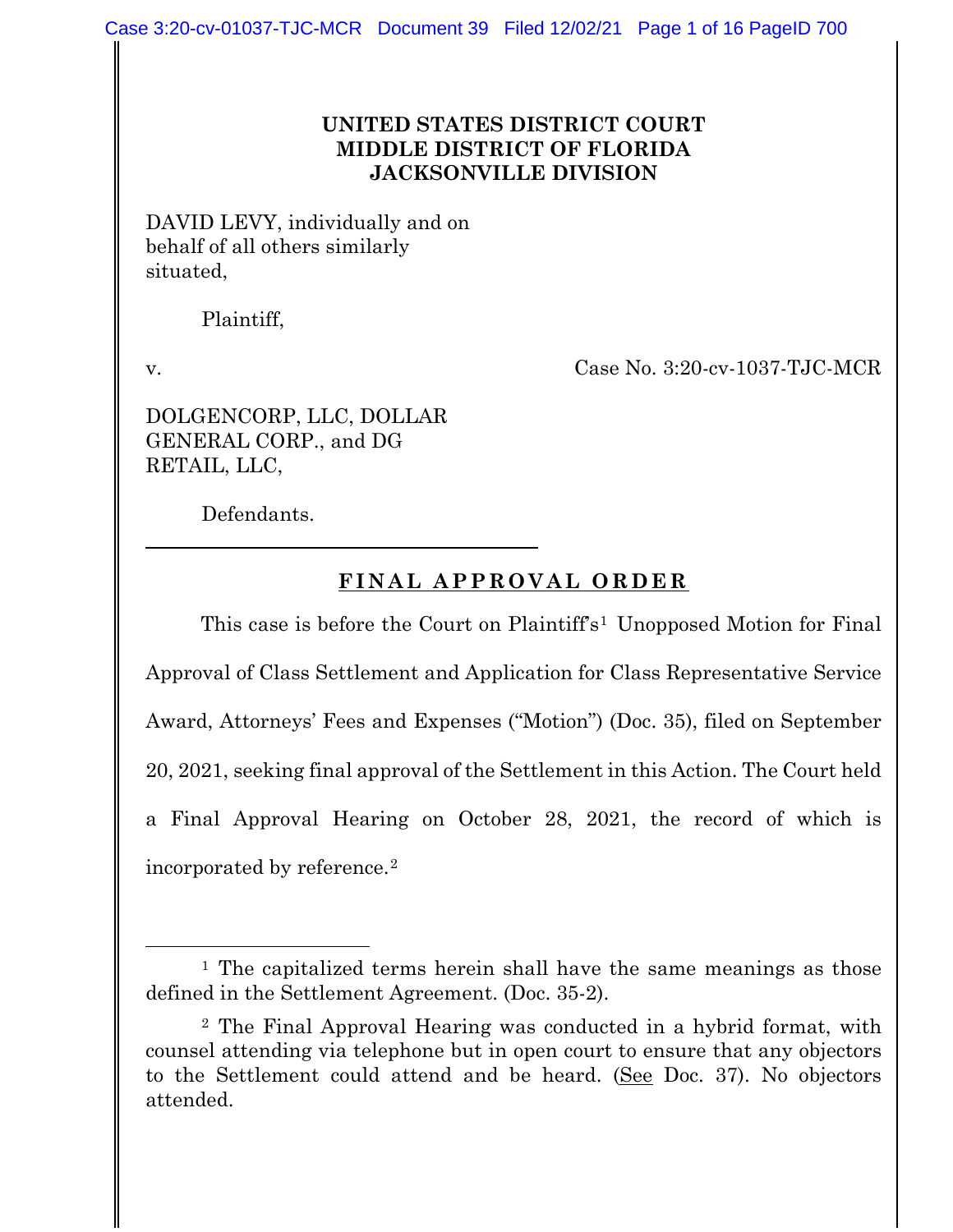On May 19, 2021, the Court entered a Preliminary Approval Order granting Plaintiff's Unopposed Motion for Preliminary Approval of Class Action Settlement. (Doc. 29). Plaintiff now asserts that the parties have complied with the requirements of the Preliminary Approval Order and requests that the Court give final approval to the terms of the Settlement as set forth in the parties' Settlement Agreement (Doc. 35-2).

In support of the Motion, Plaintiff filed the Joint Declaration of Class Counsel, Melissa Weiner, Rachel Dapeer, Scott Edelsberg, and Andrew Shamis (Doc. 35-3), and the Declaration of the Settlement Administrator, Gina M. Intrepido-Bowden of JND Legal Administration (Doc. 35-4), to enable the Court to evaluate the fairness, adequacy, and reasonableness of the Settlement Agreement (Doc. 35-2), as well as the reasonableness of the applications for a Class Representative Service Award and attorneys' fees and expenses to Class Counsel. Plaintiff also filed a Supplemental Declaration from Gina M. Intrepido-Bowden Regarding Administration and Notice Plan. (Doc. 36-1). Following Notice to the Settlement Class, only one Settlement Class member opted-out, and no objections were filed. Id. at 3. At the October 28, 2021 hearing, there were no objections to the Settlement by any class member.

After consideration of the Motion and the presentations of the Parties, the Court finds that Plaintiff's Unopposed Motion for Final Approval of Class Settlement and Application for Class Representative Service Award, Attorneys'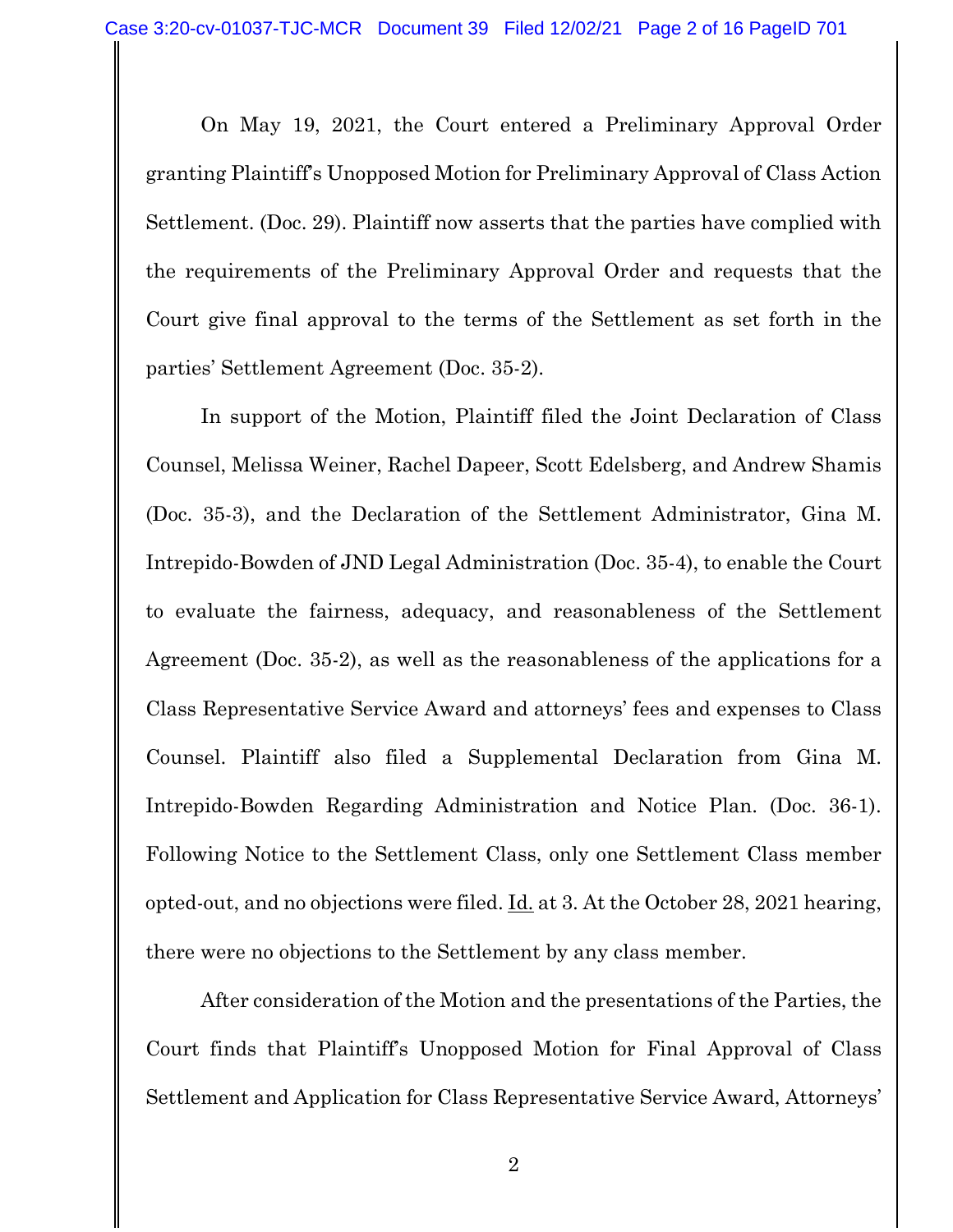Fees and Expenses (Doc. 35) is due to be granted and the proposed settlement is to be approved to the extent and for the reasons set forth below.

## **Background**

This lawsuit is "one of many novel class actions that arose after the U.S. Food and Drug Administration ("FDA") directed that infants' liquid acetaminophen must be sold in the exact same formulation as children's liquid acetaminophen in response to consumer confusion about the previous differences in concentrations which led to accidental overdoses." (Doc. 35 at 1). Plaintiff alleges that Defendants charge three times more for infant medication (DG Health Infants' Acetaminophen) than for children's medication (DG Health Children's Acetaminophen) and label the infant medication to imply that it is specifically formulated for infants when, in fact, it is not. Id. at  $1-2.3$  $1-2.3$ 

<span id="page-2-0"></span><sup>3</sup> Plaintiff explains the alleged violations in more detail in the Motion for Final Approval:

Dollar General sold its Infants' Pain & Fever Acetaminophen ("Infants' or Infants' Products), a private label product, alongside brand-name acetaminophen products such as Infants' Tylenol and Children's Tylenol. Ten years ago, the Infants' Products was only available with a concentration of 80 mg/mL of acetaminophen, and the Children's Pain & Fever Acetaminophen ("Children's" and together with Infants', the "Products") was only available with a concentration of 160 mg/5 mL of acetaminophen. In May 2011, after several well-publicized child deaths, manufacturers (including Dollar General) changed Infants' to 160 mg/5 mL, the same concentration as Children's, to avoid confusion and possible overdose. Since then, Plaintiff alleges that the only differences in liquid acetaminophen marketed for infants versus children have been the price and dosing instrument included with the products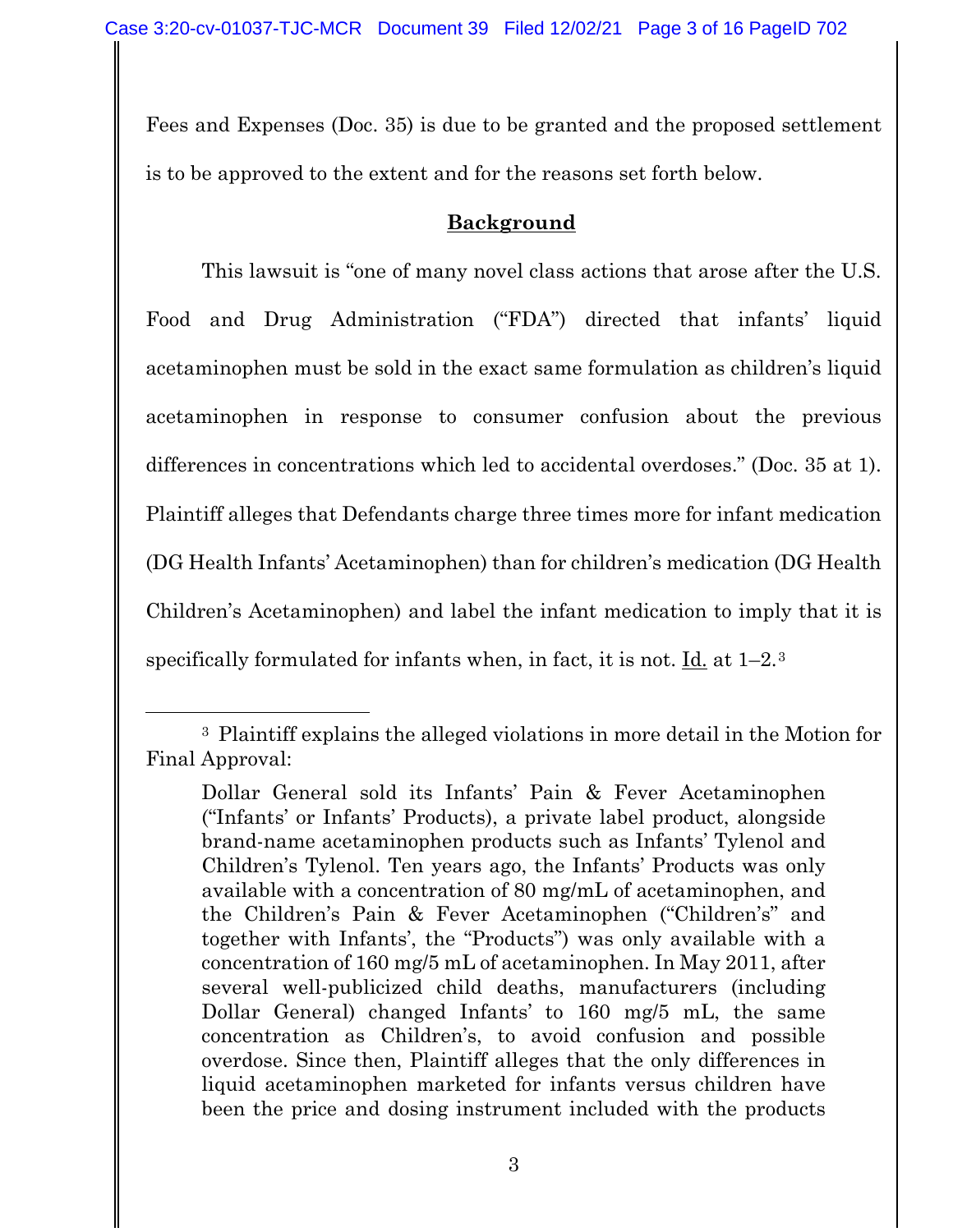The Settlement includes both injunctive relief and a common fund of \$1,800,000, intended to cover class members' approved claims, Settlement administration expenses, attorneys' fees, and a service award to the class representative. Id. at 2. The parties reached the Settlement only after several months of mediation and follow-up efforts with the Honorable Morton Denlow, a retired judge from the Northern District of Illinois. Id. at 4. As part of the Settlement, class members were notified through an extensive publication, mail, and email Notice Program as described in the Preliminary Approval Order (Doc. 29), which informed class members they must timely file a valid Claim Form to receive a distribution payment payable by check. Id. at 6. Defendants agreed to pay \$1.70 per product to each class member who timely filed a Claim

(Doc. 35 at 3–4) (emphasis in original).

<sup>(</sup>i.e. Defendants' Infants' Products come with a syringe while the Children's Products come with a plastic cup). Both of the Products contain the same concentration of acetaminophen and are interchangeable according to Plaintiff. As such, Plaintiff alleges that both Products are suitable for infants and children. Plaintiff sued Dollar General for allegedly marketing the Infants' Product as indicating to reasonable consumers that it is specially formulated for infants and charging a price premium— up to three times as much per ounce—despite the fact that the Infants' Product contains the same active ingredient and formulation (i.e. 160 mg per 5 mL of acetaminophen) that is contained in a bottle of Defendants' Children's Products. Plaintiff sued Dollar General for such premiums, asserting claims for Florida's consumer protection statutes, as well as claims for breach of the Magnuson-Moss Warranty Act and unjust enrichment.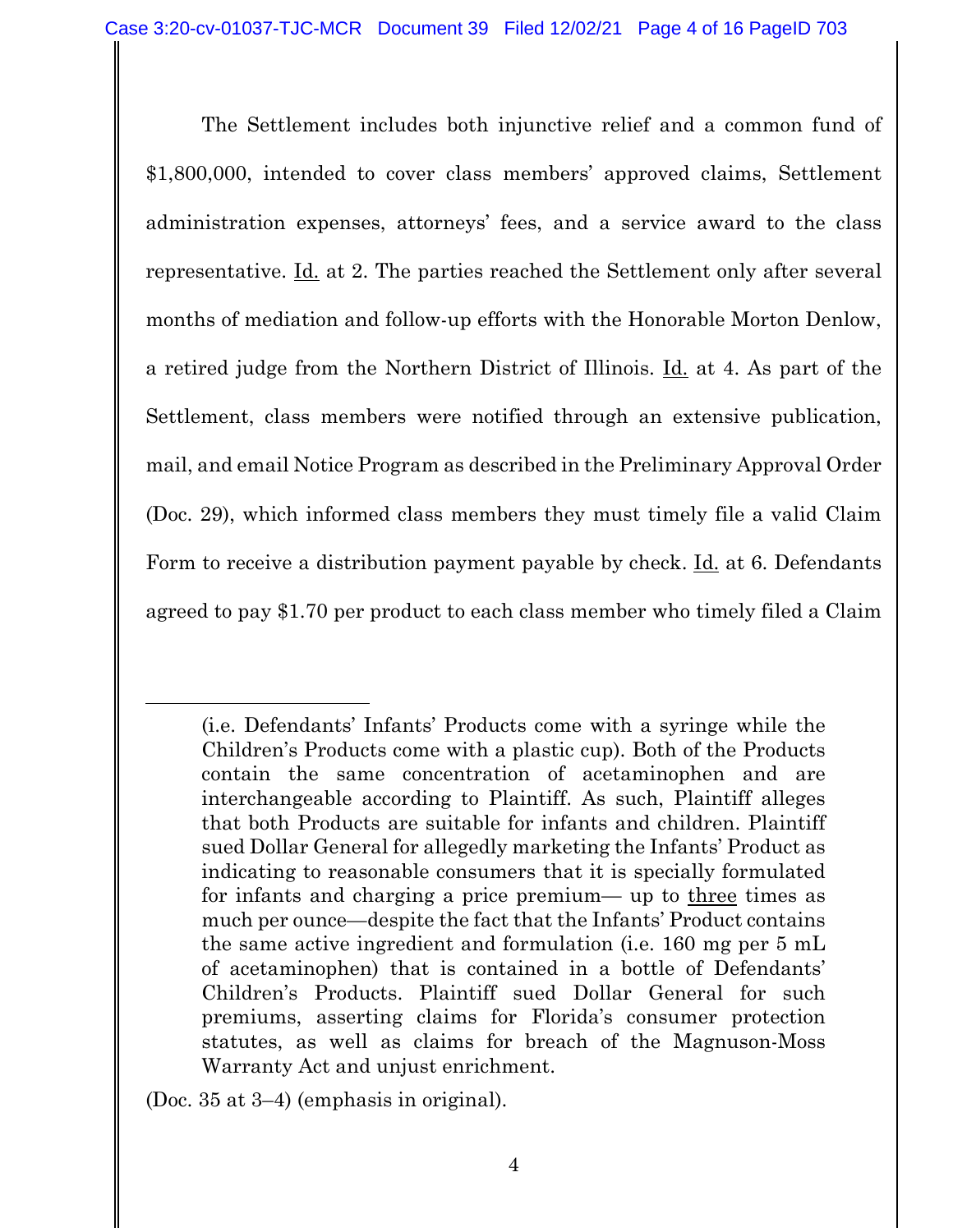Form. Id. at 7. The Settlement Agreement contemplated that class members would receive a maximum of \$5.10 without proof of purchase or \$1.70 per product for all claims submitted with proof of purchase.[4](#page-4-0) Id.

Additionally, as injunctive relief, Defendants have agreed not to sell the DG Health Infants' Acetaminophen unless the label specifically says that it contains the same concentration of liquid acetaminophen as DG Health Children's Acetaminophen. Id. Defendants have agreed to adhere to this restriction beginning no later than 360 days following Injunctive Relief Effective Date, or when the Settlement becomes final. Id.

The Settlement Administrator avers that it estimates having received a total of 28,109 potentially valid claims representing 193,074 products. (Doc. 36- 1 at 4). The Settlement Administrator received only one timely and valid request for exclusion and is not aware of any objections. Id. at 2–3.

## **Final Approval of Settlement**

The Court has jurisdiction over the subject matter of this Action, the Settlement Class, and over individuals and entities undertaking affirmative obligations under the Settlement.

5

<span id="page-4-0"></span><sup>4</sup> At the Final Approval Hearing, Class Counsel reported that there will be an increase in payments to class members due to the number of claims received and the need to exhaust the Settlement Fund. (See Doc. 38). According to Class Counsel, the increase is likely to be \$2.62 per product such that claimants will receive \$4.32, and those who claimed three products (the maximum without proof of purchase) will receive \$12.96. Id.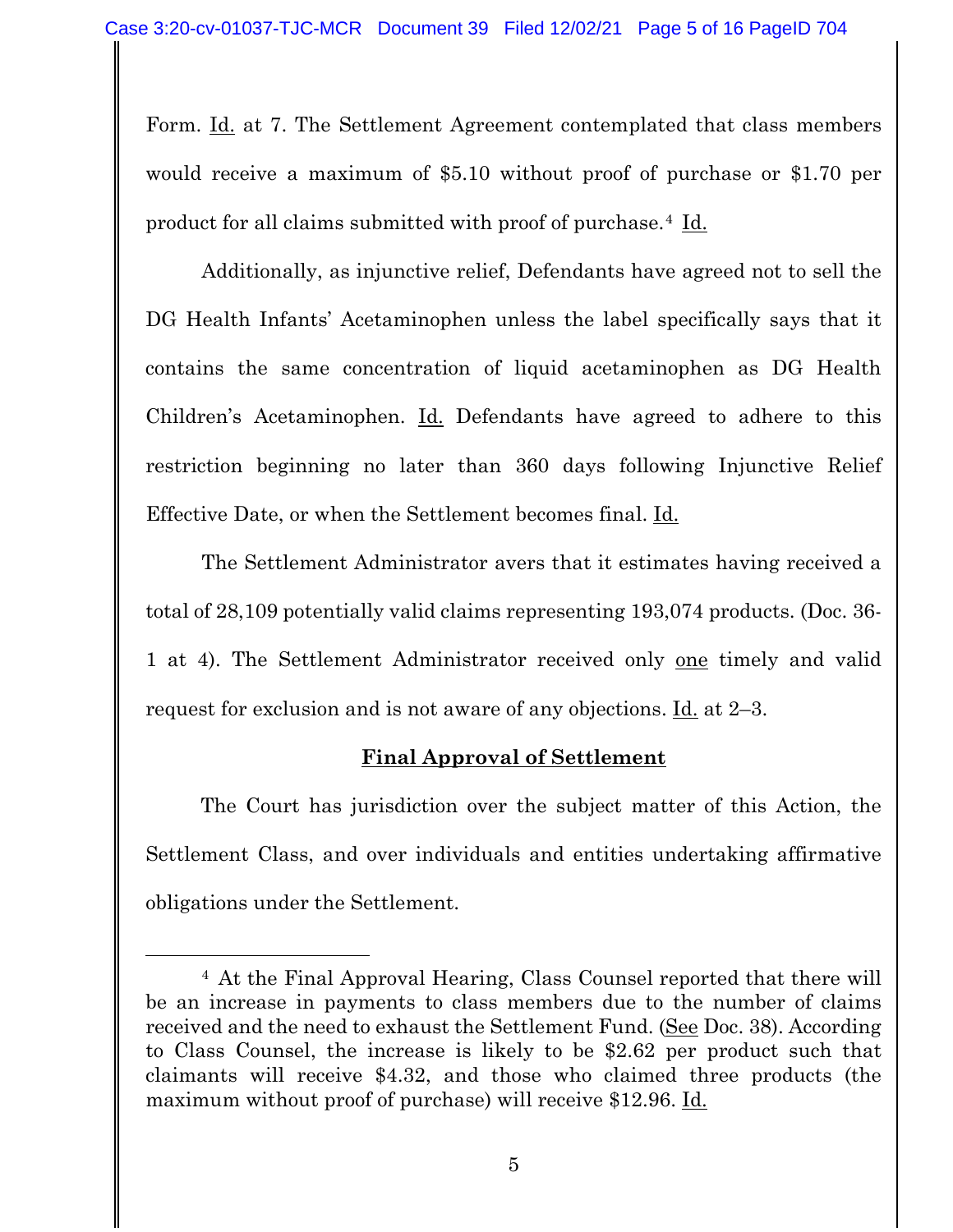The Court hereby approves the Settlement set forth in this Final Approval Order and finds that the Settlement is fair, adequate, and reasonable, and in compliance with all applicable requirements of Federal Rule of Civil Procedure 23 and the United States Constitution (including the Due Process Clause), and all other applicable law, including the six factors set forth in Bennett v. Behring Corporation, 737 F.2d 982, 986 (11th Cir. 1984). [5](#page-5-0) No

(1) [T]he likelihood of success at trial; (2) the range of possible recovery; (3) the point on or below the range of possible recovery at which a settlement is fair, adequate and reasonable; (4) the complexity, expense and duration of litigation; (5) the substance and amount of opposition to the settlement; and (6) the stage of proceedings at which the settlement was achieved.

Bennett v. Behring Corp., 737 F.2d 982, 986 (11th Cir. 1984). In addition, effective December 1, 2018, Rule 23 itself was amended to add a mandatory but non-exhaustive set of similar final approval criteria:

(A) [T]he class representatives and class counsel have adequately represented the class;

- (B) the proposal was negotiated at arm's length;
- (C) the relief provided for the class is adequate, taking into account:

(i) the costs, risks, and delay of trial and appeal;

(ii) the effectiveness of any proposed method of distributing relief to the class, including the method of processing class-member claims;

(iii) the terms of any proposed award of attorney's fees, including timing of payment; and

(iv) any agreement required to be identified under Rule 23(e)(3); and

<span id="page-5-0"></span><sup>5</sup> The Eleventh Circuit has identified six factors to be considered in analyzing the fairness, adequacy, and reasonableness of a class action settlement under Rule 23(e):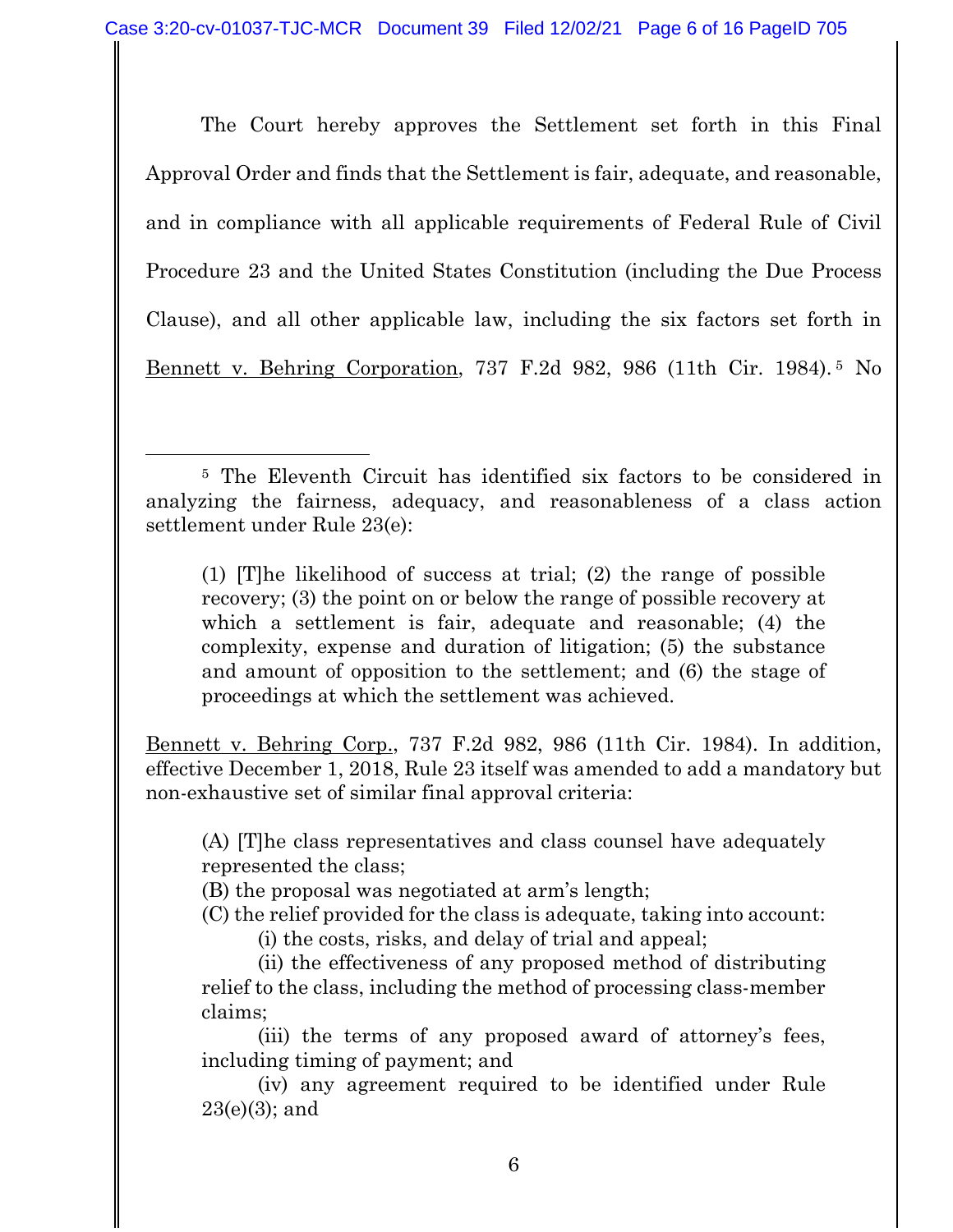objections to the Settlement is an indication that the Settlement Class Members support the Settlement. (See Doc. 36-1 at 3). The Court concludes that the Settlement provides a substantial recovery for the Settlement Class Members and is an appropriate result under the circumstances and challenges presented by the lawsuit; thus, the Court directs the Parties and their counsel to implement and consummate the Settlement in accordance with the terms and conditions of the Settlement Agreement.

## **Certification of the Settlement Class**

Pursuant to Federal Rule of Civil Procedure 23, the Settlement Class

consists of:

All individuals in the United States who purchased DG Health Infants' Acetaminophen, from September 15, 2016 to June 6, 2021, for personal or household use. Specifically excluded from the Class are: (a) Defendants; (b) the officers, directors, or employees of Defendants and their immediate family members; (c) any entity in which Defendants have a controlling interest; (d) any affiliate, legal representative, heir, or assign of Defendants; (e) all federal court judges who have presided over this Action and their immediate family members; (f) all persons who submit a valid request for exclusion from the Class; and (g) those who purchased the DG Health Infants' Acetaminophen for the purpose of resale or for use in a business setting.

Fed. R. Civ. P. 23(e)(2).

<sup>(</sup>D) the proposal treats class members equitably relative to each other.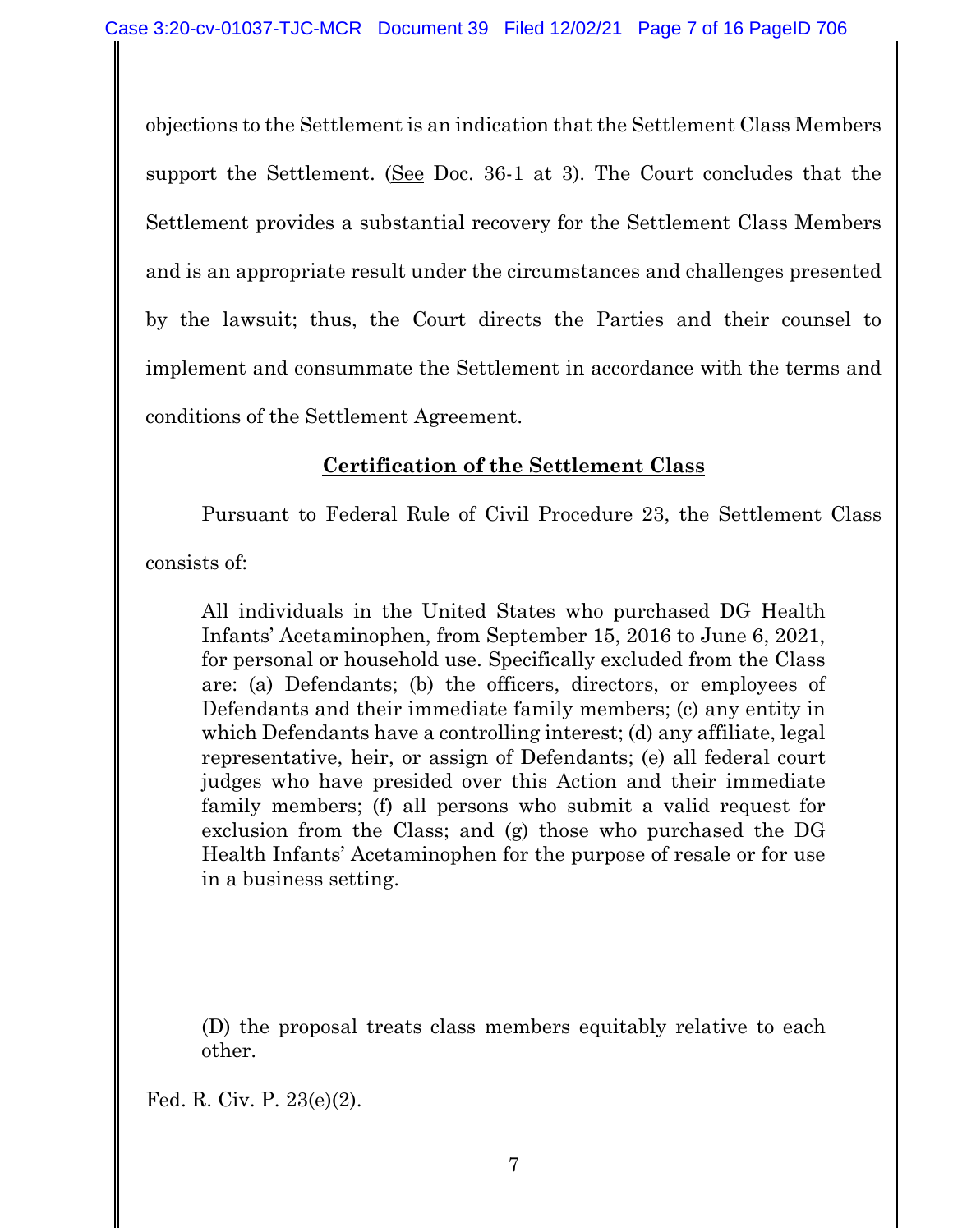The Court finds that the Settlement Class, as previously provisionally certified, satisfies all the requirements contained in Federal Rule of Civil Procedure 23, the United States Constitution, and any other applicable law as more fully set forth in the Court's Preliminary Approval Order (Doc. 29).

As such, the Court finds, for settlement purposes only, that: (a) the Settlement Class as defined is so numerous that joinder of all members is impracticable; (b) there are questions of law or fact common to the Settlement Class; (c) Plaintiff's claims are typical of the claims of the Settlement Class; (d) the Named Class Representative and Class Counsel will fairly and adequately protect the interests of the Settlement Class Members; (e) Plaintiff alleges that Defendants have acted on grounds that apply generally to the class; (f) the questions of law or fact common to the Settlement Class predominate over the questions affecting only individual Settlement Class Members; and (g) certification of the Settlement Class is superior to other methods for the fair and efficient adjudication of the controversy.

#### **Dismissal, Release, and Notice**

No Settlement Class Member has objected to the Settlement and only one Settlement Class Member requested exclusion from the Settlement through the opt-out process approved by this Court. (Docs. 36-1 at 2; 6). Thus, in a separate Judgment, the Court shall dismiss this Action on the merits and with prejudice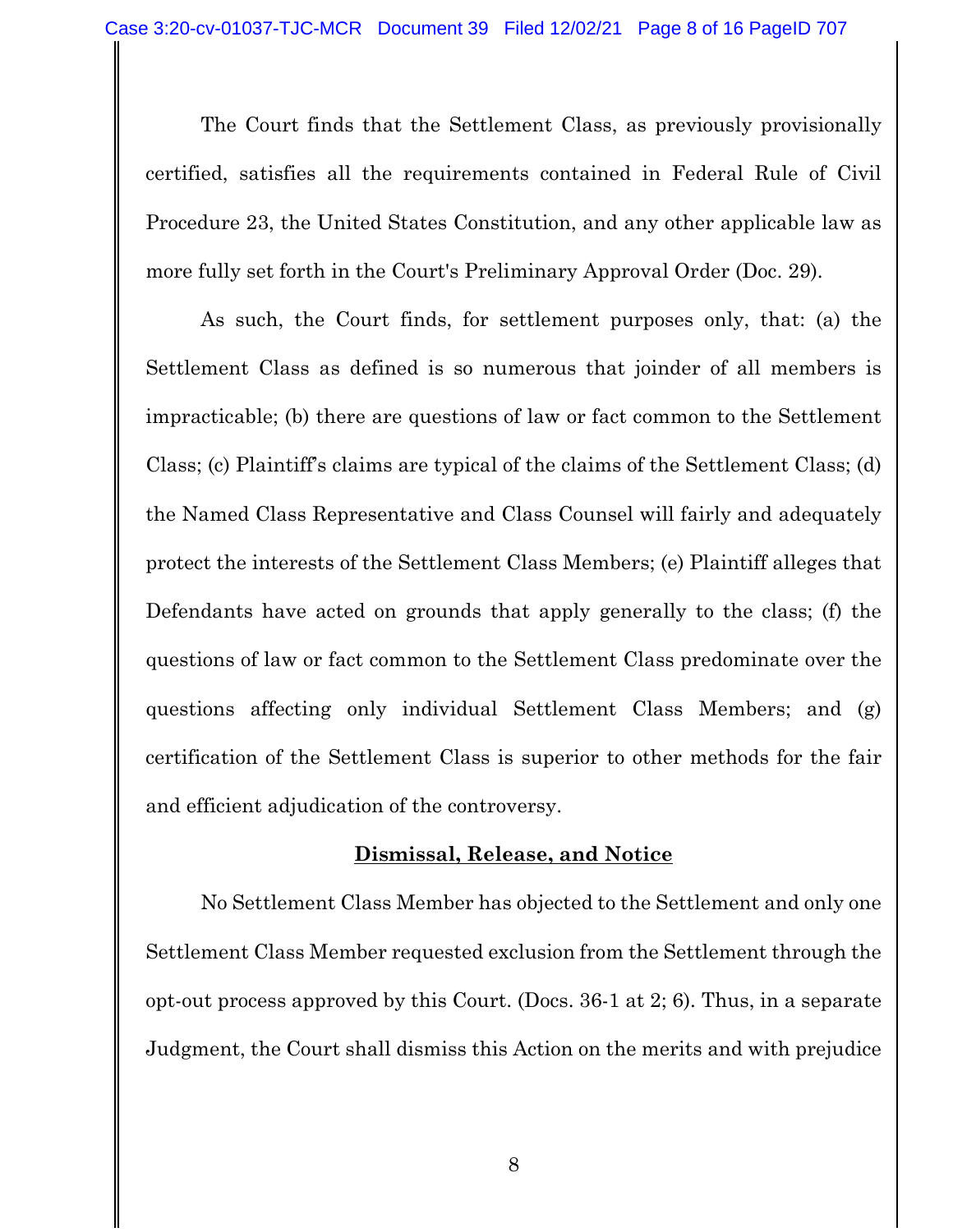as though after trial and a final adjudication of the facts and the law as to all Settlement Class Members' Released Claims.

In exchange for the benefits conferred by the Settlement, all Settlement Class Members will be deemed to have released Defendants from claims related to the subject matter of the Action.

The Notice Program was the best notice practicable under the circumstances. The Notice Program provided due and adequate notice of the proceedings and of the matters set forth therein, including the proposed Settlement set forth in the Agreement, to all persons entitled to such notice. The Notice Program fully satisfied the requirements of the Federal Rules of Civil Procedure and the United States Constitution, which include the requirement of due process. Thus, Settlement Class Members shall be entitled to receive their portion of the Claim Fund, in accordance with the procedures set forth in the Agreement.

Having found that the Settlement Class Members have been properly certified and received proper Notice under the Notice Program, all Settlement Class Members, other than the one Settlement Class Member who opted-out of the Settlement, shall be barred and enjoined from (a) further litigation in this case and (b) filing or taking any action directly or indirectly to commence, prosecute, pursue, or participate on an individual or class or collective action basis any action, claim, or proceeding against Defendants in any forum in which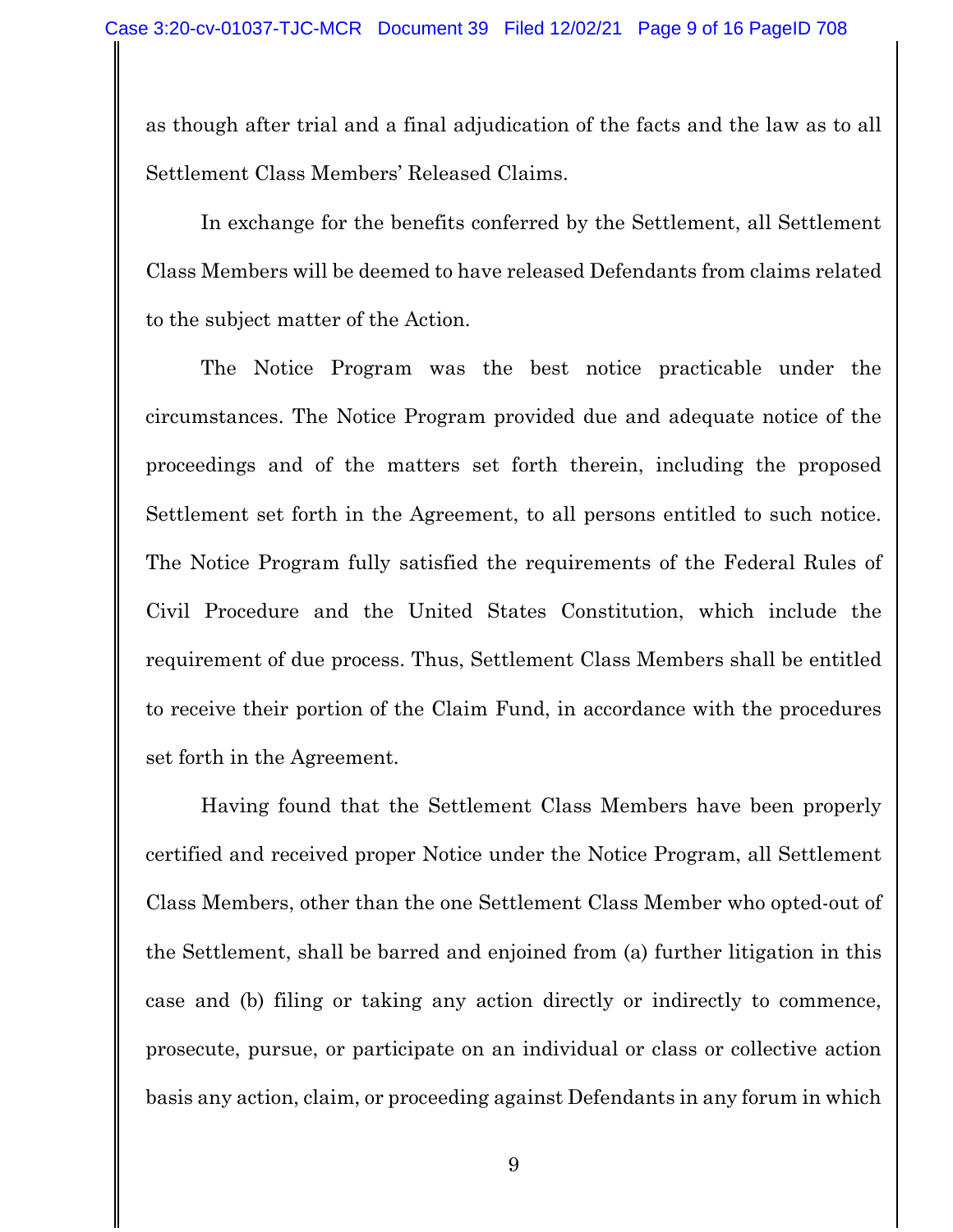any of the claims released in the Agreement are asserted or which in any way would prevent any such claims from being extinguished.

All Settlement Class Members who have not opted-out of the Settlement shall be bound by all determinations and judgments in this Action concerning the Agreement whether favorable or unfavorable to the Settlement Class Member.

# **Attorneys' Fees and Service Award**

Any request for attorneys' fees as a percentage of a common fund must be appropriate and reasonable under the factors set forth in Camden I Condominium Association v. Dunkle, 94[6](#page-9-0) F.2d 768 (11th Cir. 1991).<sup>6</sup> Here, the

Camden I, 946 F.2d at 772 n.3 (quoting Johnson v. Georgia Highway Express, Inc., 488 F.2d 714 717–19 (5th Cir. 1974)). Most cases entail additional factors unique to the individual case, and district courts "should articulate specific

<span id="page-9-0"></span><sup>6</sup> In Camden I Condominium Association, Inc. v. Dunkle, 946 F.2d 768, 774 (11th Cir. 1991), the Eleventh Circuit instructed that the percentage approach should be used in common fund cases, while the lodestar approach should be used for statutory fee-shifting awards. This is a common fund case; thus, the percentage method applies. The Eleventh Circuit's factors for evaluating the reasonable percentage to award class-action counsel are:

<sup>(1) [</sup>T]he time and labor required; (2) the novelty and difficulty of the questions involved; (3) the skill requisite to perform the legal service properly; (4) the preclusion of other employment by the attorney due to acceptance of the case; (5) the customary fee; (6) whether the fee is fixed or contingent; (7) time limitations imposed by the client or the circumstances; (8) the amount involved and the results obtained; (9) the experience, reputation, and ability of the attorneys; (10) the "undesirability" of the case; (11) the nature and the length of the professional relationship with the client; and (12) awards in similar cases.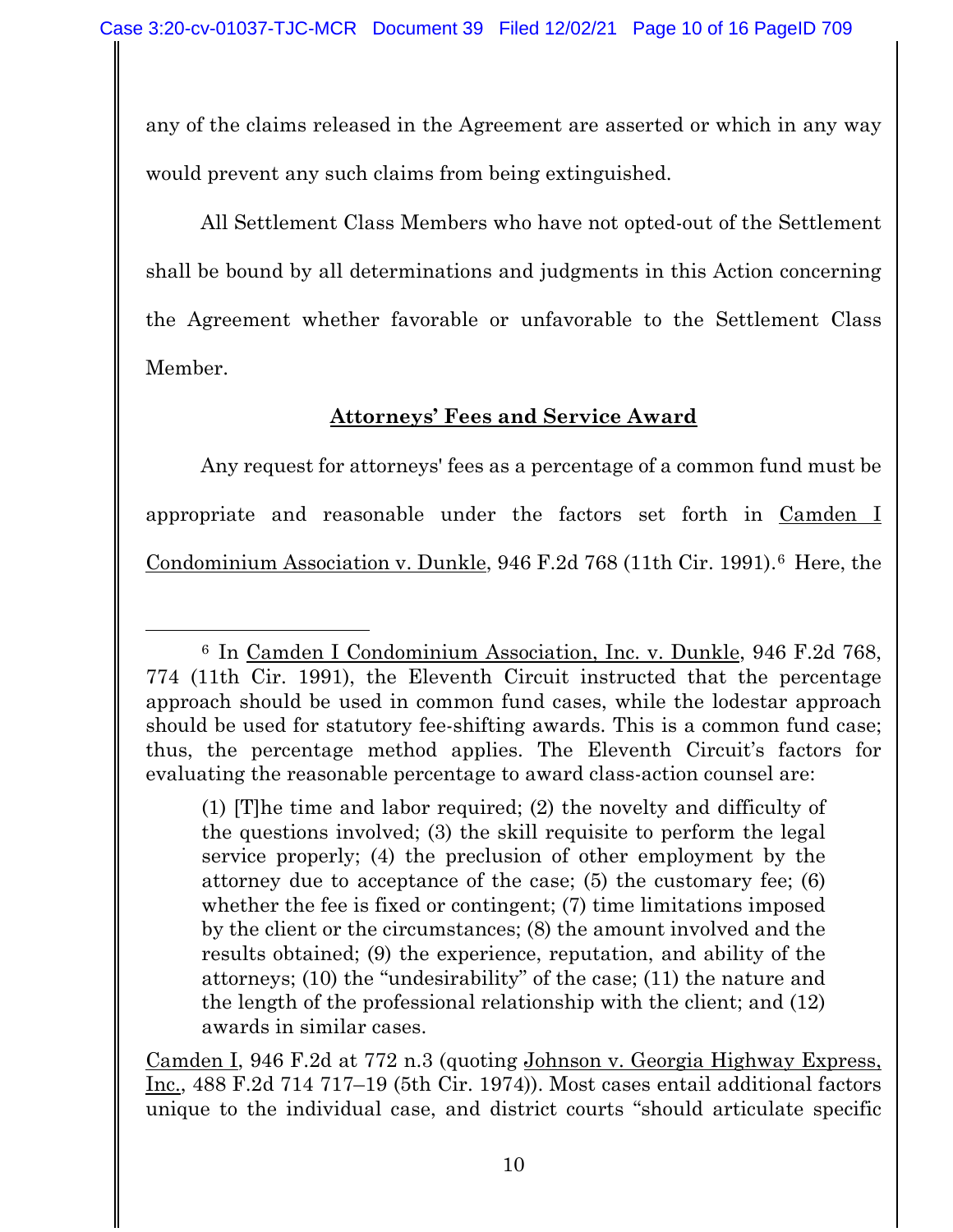Settlement consists of a \$1.8 million common fund for Class Members' claims, the attorneys' fees award, settlement administration, and any service award. (Doc. 35 at 2). Class Counsel claim they are "entitled to request attorneys' fees of up to 33.33% of the Claim Fund, plus reimbursement of litigation costs." Id. at 9. They request an attorneys' fees award of \$600,000, which is 33.3 percent of the \$1.8 million fund. Id. When applying the percentage method in a common fund settlement, district courts consider the Johnson factors to determine whether the fees request is reasonable. See Johnson v. Georgia Highway Express, Inc., 488 F.2d 714 (5th Cir. 1974). In the Eleventh Circuit, the "benchmark range" or typical award is between twenty and thirty percent. See, e.g., In re Home Depot Inc., 931 F.3d 1065, 1076 (11th Cir. 2019).

The Court sees no reason to deviate from the benchmark range in this case. However, the Court is persuaded by the substantial results obtained both for class members through claims relief and for future consumer protection through injunctive relief, as well as by the high level of skill Class Counsel exhibited through detailed briefing and thorough explanations at hearings, that an award on the high end of the benchmark range is appropriate. Class Counsel shall receive \$540,000 in attorneys' fees, or thirty percent of the \$1.8 million fund, in addition to reimbursement of expenses totaling \$10,910.49. This award

reasons for selecting the percentage upon which the attorneys' fees award is based." Id. at 775.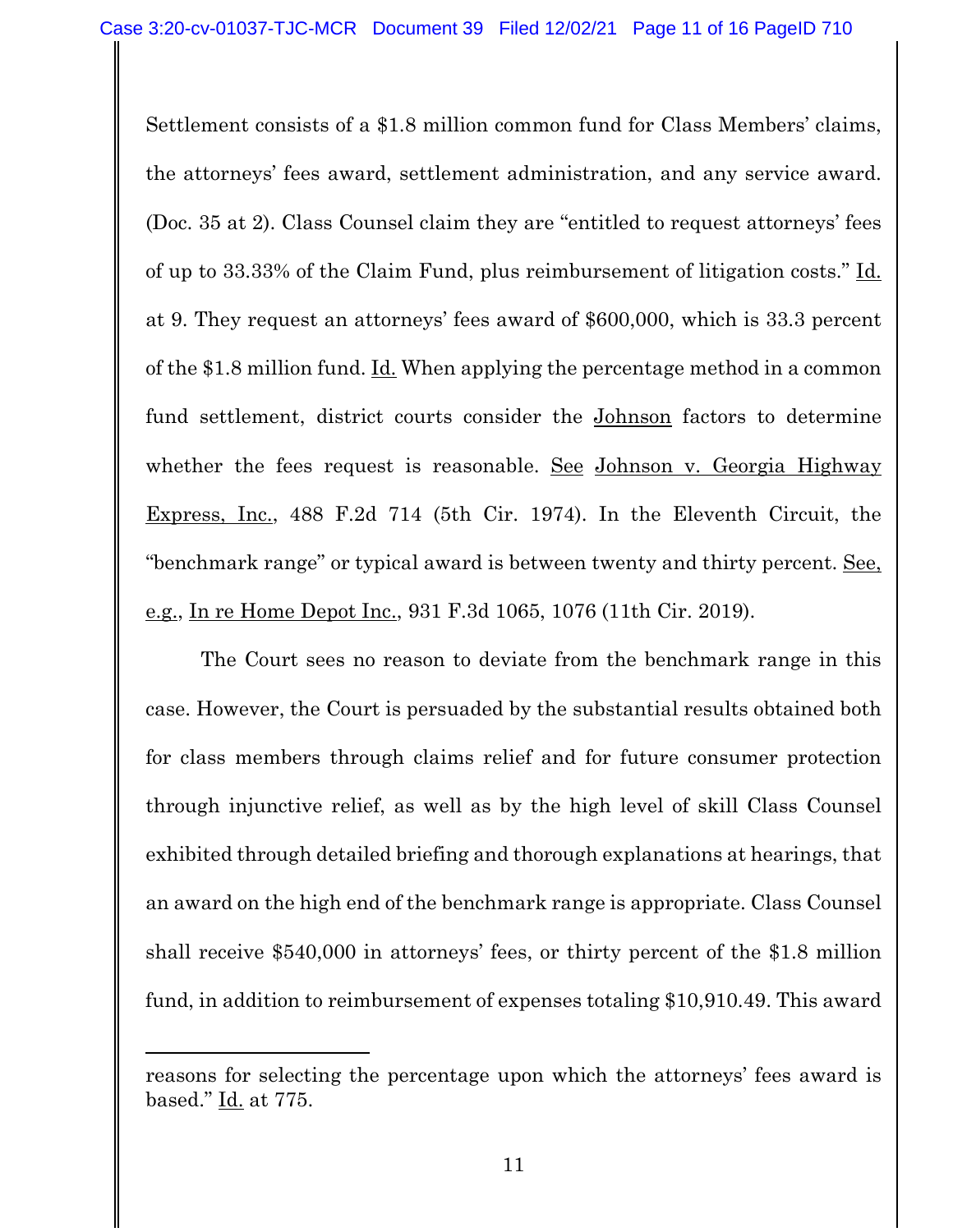accurately reflects the contingency fees that are commonly received by attorneys in the Middle District of Florida and in the Eleventh Circuit and that are within the range of reasonableness discussed in Camden I, 946 F.2d at 774– 75. The attorneys' fees and costs shall be payable out of the Settlement Fund.

The \$60,000 difference between the \$600,000 that Class Counsel requests and the \$540,000 that it will receive shall inure to the benefit of the class through corresponding increased award amounts to each claimant on a per claim (not pro rata) basis.[7](#page-11-0) The settlement administrator should determine the corresponding increase in awards and direct funds to class members accordingly.

Class Counsel seeks a \$5,000 Service Award for the Named Class Representative. (Doc. 35 at 27). The Court declines to grant a service award to the class representative in the wake of Johnson v. NPAS Solutions, LLC, 975 F.3d 1244 (11th Cir. 2020). However, the Eleventh Circuit has yet to issue the mandate in Johnson, and a petition for en banc rehearing remains pending. Thus, as Class Counsel requests (Doc. 35 at 29 n.4), the Court will retain jurisdiction to allow Class Counsel to renew the request for a service award in the event that Johnson is reversed. See Metzler v. Medical Mgmt. Int'l, Inc., No. 8:19-cv-2289-VMC-CPT, 2020 WL 5994537, at \*3 (M.D. Fla. Oct. 9, 2020)

<span id="page-11-0"></span><sup>7</sup> At the October 28, 2021 hearing, Class Counsel agreed that any adjustment to the attorneys' fees would inure to the benefit of the Class.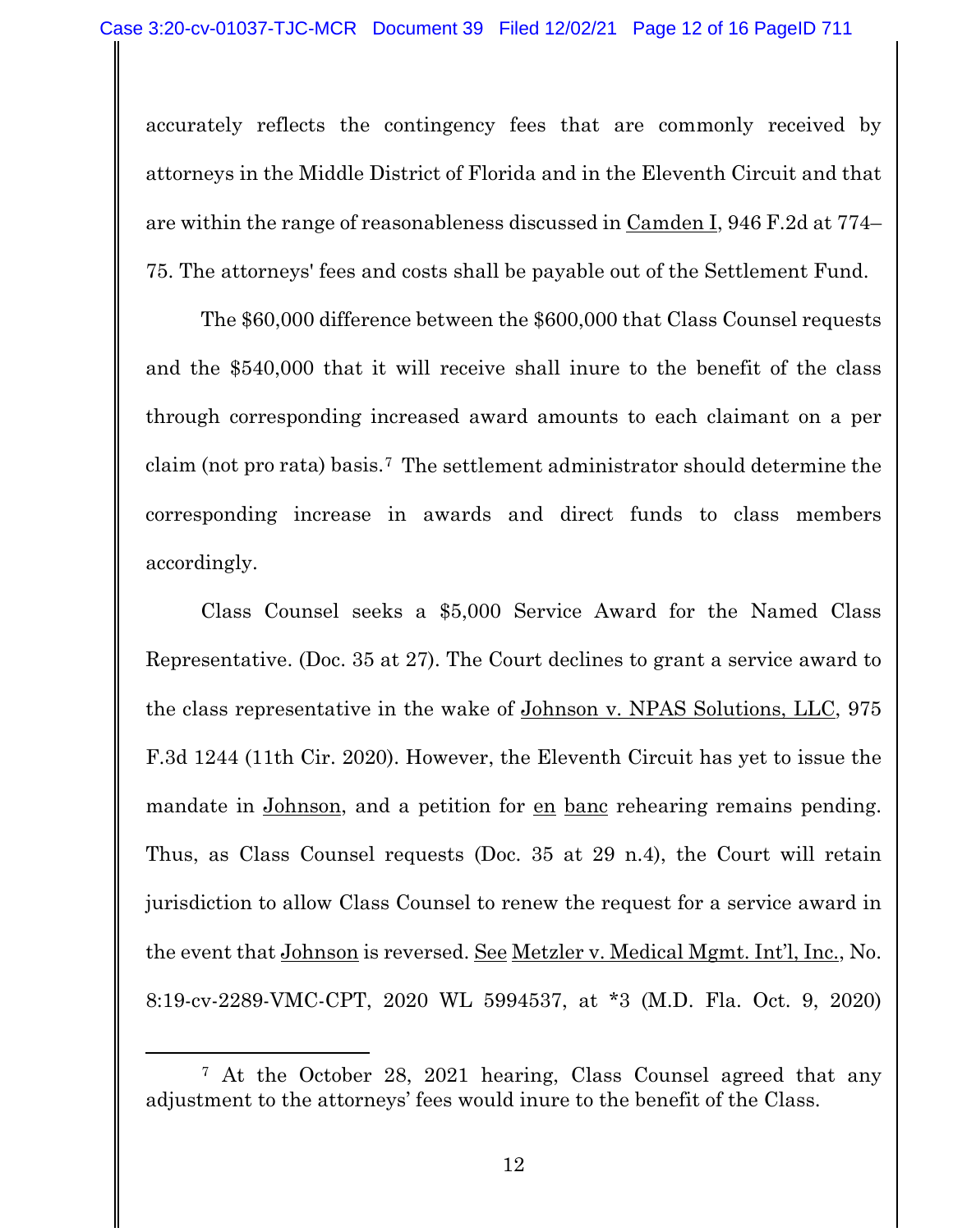(retaining jurisdiction for the "limited purpose of revisiting the denial of service awards" if Johnson is reversed).

#### **Further Matters**

Without affecting the finality of the Final Approval Order in any way, this Court hereby retains continuing jurisdiction over: (a) implementation of this Settlement; (b) this Action until the judgment contemplated herein has become effective and each and every act agreed to be performed by the Parties has been performed; and (c) the Parties and all parties to the Settlement Agreement for the purpose of enforcing and administering the Agreement.

In the event that the Settlement does not become effective in accordance with its terms, then the judgment contemplated herein shall be rendered null and void and be vacated and the Agreement and all orders entered in connection therewith shall be rendered null and void, the Settlement Class shall be decertified, all of Defendants' obligations under the Settlement shall cease to be of any force and effect; the amounts in the Claim Fund shall be returned to Defendants and Plaintiff's Complaint (Doc. 1) shall be reinstated as it existed prior to the making of the Agreement. In that case, all communications, documents, filings, negotiations, and other actions taken by the Parties to negotiate and pursue a settlement through the Settlement Agreement shall be considered confidential settlement communications which cannot be used in evidence by any Party against another Party.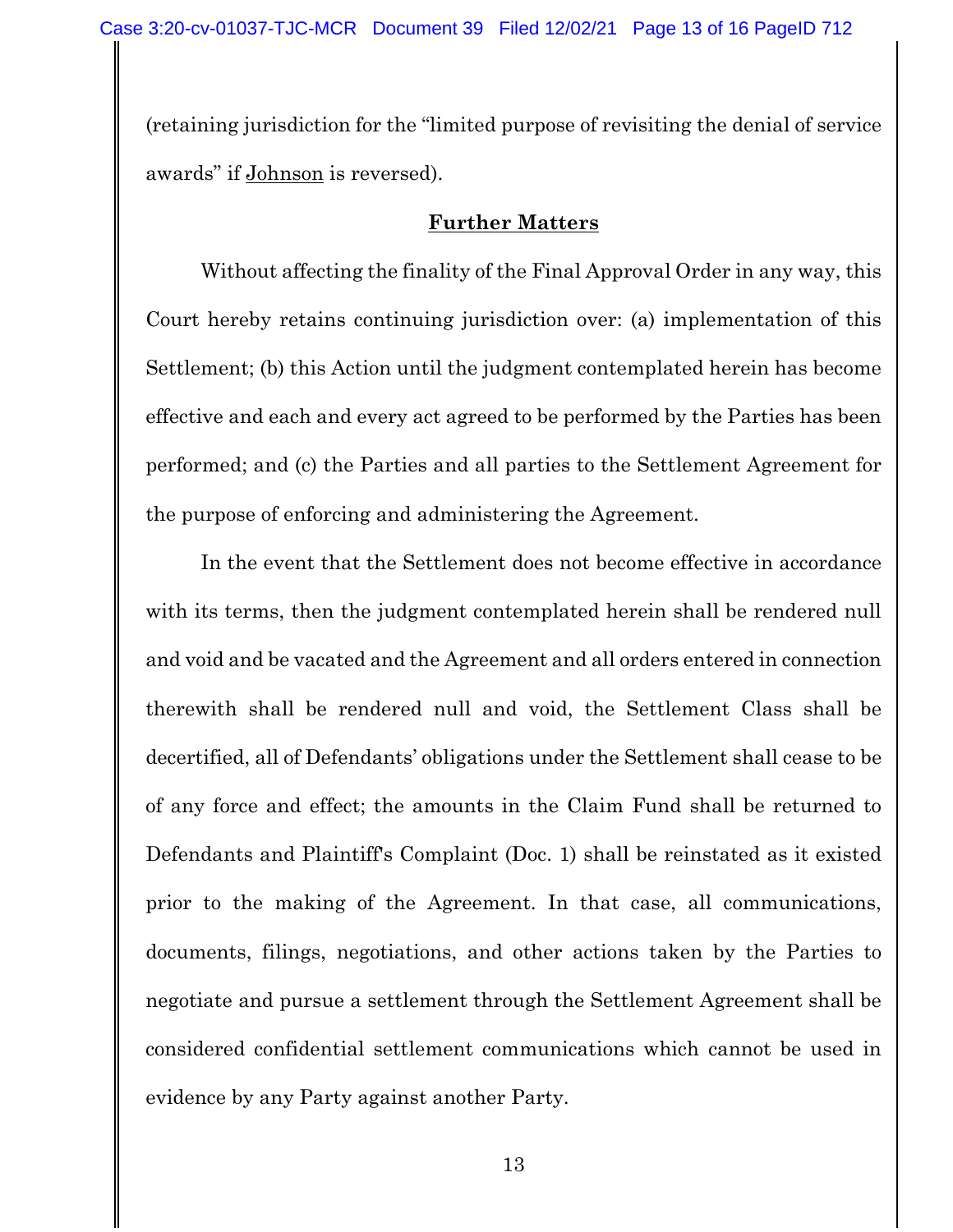Nothing in this Final Approval Order or the Agreement shall be construed as an admission or concession by any Party. Defendants have denied all of Plaintiff's allegations and continue to deny such allegations. Plaintiff continues to believe his allegations have merit. The Settlement and this resulting Final Approval Order represent a compromise of disputed allegations.

Except as expressly provided herein, each Party shall bear its own fees and costs. Pursuant to Federal Rule of Civil Procedure 58(a), the Court will enter the Final Judgment in a separate document and direct the Clerk of this Court to close the case.

Accordingly, it is hereby

#### **ORDERED**:

1. Plaintiff's Unopposed Motion for Final Approval of Class Settlement and Application for Class Representative Service Award, Attorneys' Fees and Expenses (Doc. 35) is **GRANTED in part**, **DENIED in part**, and **DEFERRED in part**, as stated herein;

2. The Settlement Class is finally certified for settlement purposes pursuant to Federal Rule of Civil Procedure 23(a), 23(b)(3), and 23(e);

3. Plaintiff David Levy is appointed as Named Class Representative, and Melissa Weiner, Esq., Rachel Dapeer, Esq., Scott Edelsberg, Esq., and Andrew Shamis, Esq. are appointed as Class Counsel;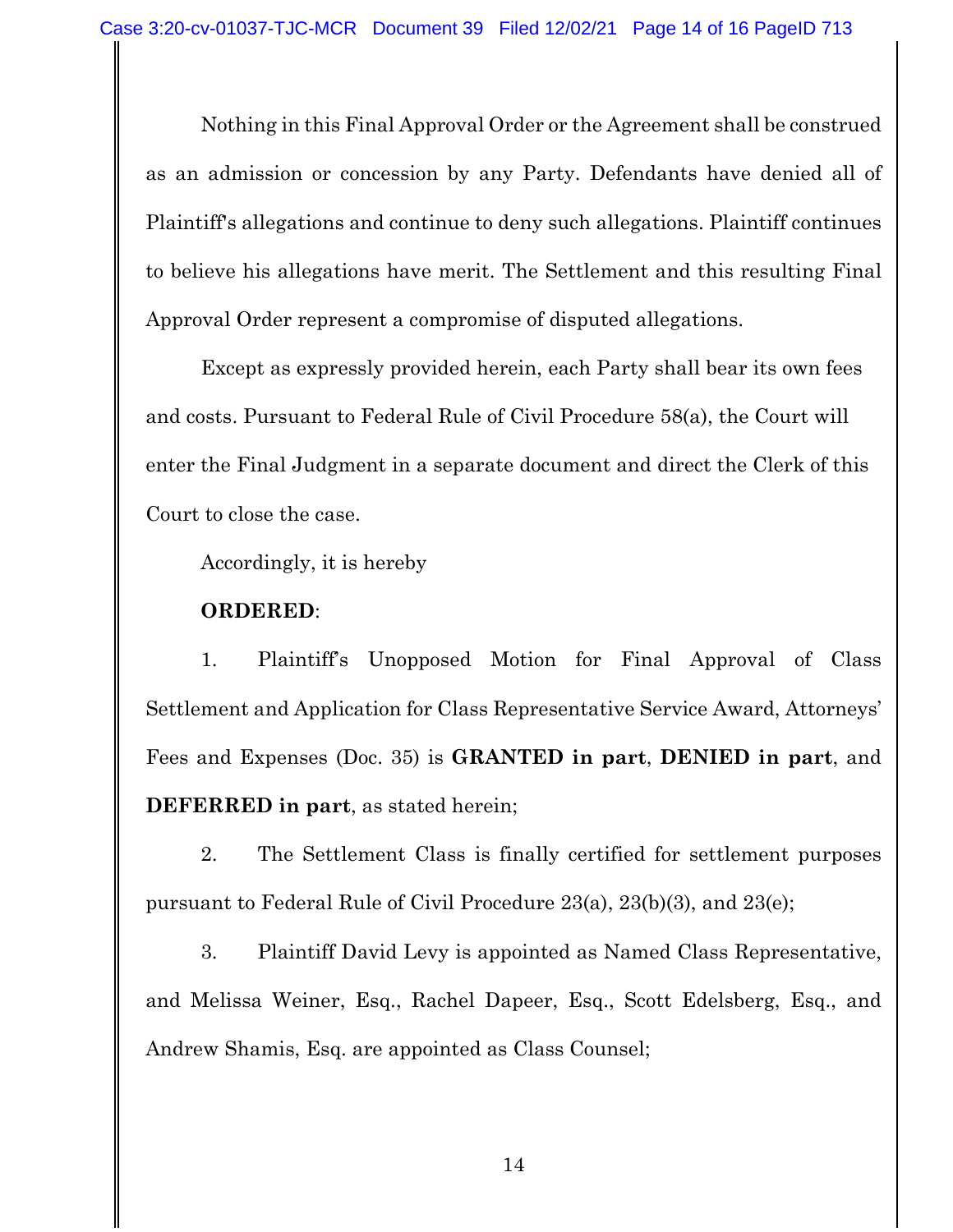4. Class Counsel shall be awarded attorneys' fees in the amount of \$540,000.00, plus litigation expenses in the amount of \$10,910.49;

5. The issue of the Class Representative Service Award is deferred for the reasons stated herein, and Defendants shall deposit \$5,000 into the registry of the Court no later than **December 22, 2021**. The parties should notify the Court once Johnson is final.

6. Class Counsel, Plaintiff, and Defendants are directed to implement and consummate the Settlement Agreement pursuant to its terms and conditions, as adjusted herein;

7. The Court retains continuing jurisdiction over Plaintiff, the Settlement Class Members, and Defendants to implement, administer, consummate, and enforce the Settlement Agreement and this Final Approval Order;

8. The Court will separately enter a final judgment dismissing this action with prejudice and directing the Clerk to close the file.

**DONE AND ORDERED** in Jacksonville, Florida the 2nd day of December, 2021.